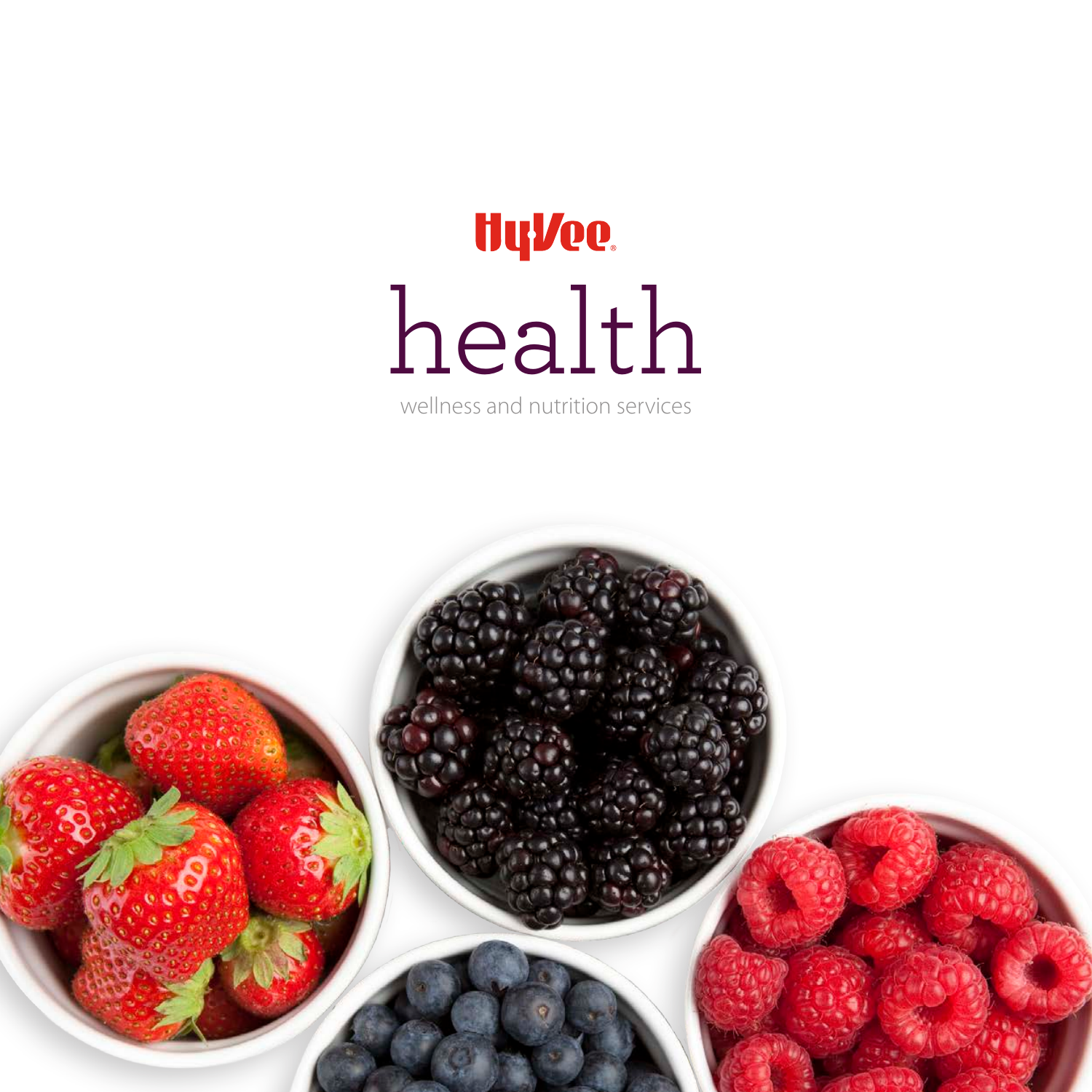## dietitian services

Prices vary for all dietitian services.

#### **Supermarket Tours**

Join your local Hy-Vee dietitian to learn how to read food labels and discover new food choices. The tour can focus on health concerns such as diabetes, weight management, heart health, quick meal ideas, diabetes, sports nutrition or stretching your food dollars. Call to schedule your complimentary tour or watch for announcements on upcoming group tours.

#### **Medical Nutrition Therapy**

With referral from a physician, your Hy-Vee dietitian will meet with you individually to develop a personalized plan with achievable goals to address your nutritionrelated concerns.

#### **Hy-Vee Begin Program**

Begin is a 10-week healthy lifestyle and weight management program that includes:

- 1 initial visit with biometric screening
- 7 group or individual sessions
- 1 follow-up session including measurements
- 1 final visit with biometric screening

#### **Hy-Vee Begin 4 Kids**

Begin 4 kids is a 4-week lifestyle management program with an emphasis on food groups, activity and eating for good health.

#### **Community and Worksite Wellness Services**

Our Health and Wellness Team will come to your business or organization to conduct cooking classes, teach the Begin program, provide health screenings, offer immunization clinics, or present a nutrition topic designed for your group's interests.

#### **Wellness Workshops**

Contact your local Hy-Vee dietitian for additional services including:

- Kids' nutrition events
- Food experiences in the aisles
- Cooking classes
- Health fairs

#### **meal solutions**

hy-vee.com/meal-solutions

#### **Recipes**

Browse our extensive library of recipes, from appetizers and veggies to main dishes!

#### **Weekly Menus**

Plan your week with delicious meal ideas for all ages, diets and lifestyles.

#### **Plan Your Meals Online**

Sign up for a My Hy-Vee account and build a shopping list using our suggested menus and recipes. Click print and you're ready to shop!

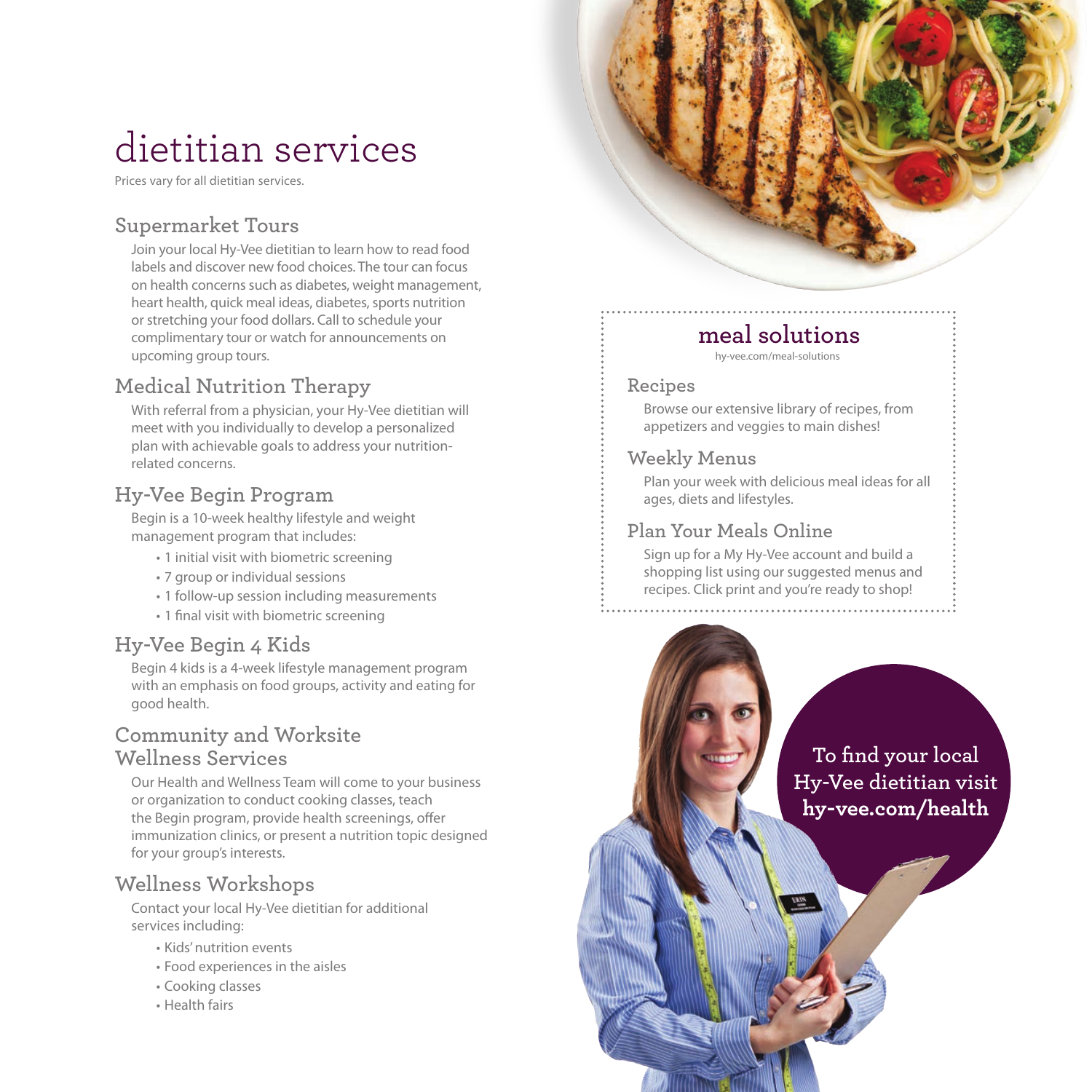## pharmacy services

Prices vary for all pharmacy services.

#### **Medication Therapy Reviews**

Our pharmacy is ready to help you understand what your medication is, what it's used for and why it was prescribed to you.

#### **\$4 generic prescriptions**

With a deep commitment towards the health and wellness of our customers, Hy-Vee is pleased to offer generic prescriptions for just \$4 for a 30-day supply and only \$10 for a 90-day supply.

#### **Immunizations**

Our Pharmacist can now provide flu shots and other immunizations for you and your family.

#### **Hy-Vee Quit for Good**

Support is readily available to help you stop smoking and stay smoke-free for life.

#### **In-services on Health Topics**

Our Health and Wellness Team will come to your business or organization to conduct informational presentations on a variety of prepared topics or present a nutrition topic designed for your group's interests.

#### **Local Delivery and Mail Out**

### **health resources**

hy-vee.com/health

#### **HealthyBites Newsletter**

Receive nutrition tips, recipes and upcoming events. Sign up at hy-vee.com today!

#### **Online Registration**

Register for your upcoming Hy-Vee event online at www.hy-vee.com. See a calendar of events on your local Hy-Vee webpage.

*Hy-Vee accepts all major prescription insurance plans.* 



#### **pharmacy tools**

#### **Pharmacy Express Refills**

With express refills, it's quick and simple to refill, transfer or check the status of an online prescription. No account login required.

#### **Hy-Vee Rx Mobile App**

Refill your prescription with ease. You can either enter your prescription number, or you can scan the barcode on your prescription to get your next refill.

#### **Repeat Refills**

Have your prescription ready to go each month automatically. Ask your pharmacy how.

#### **Automatic Notification**

You can sign up to get a text call or email notifying you when your prescription is ready.

#### **healthmarket**

- Natural and organic foods
- Gluten-Free options
- Super grains

 $111$ 

- Sports nutrition products
- Vegan and vegetarian options
- Bulk foods and spices
- Vitamins and minerals